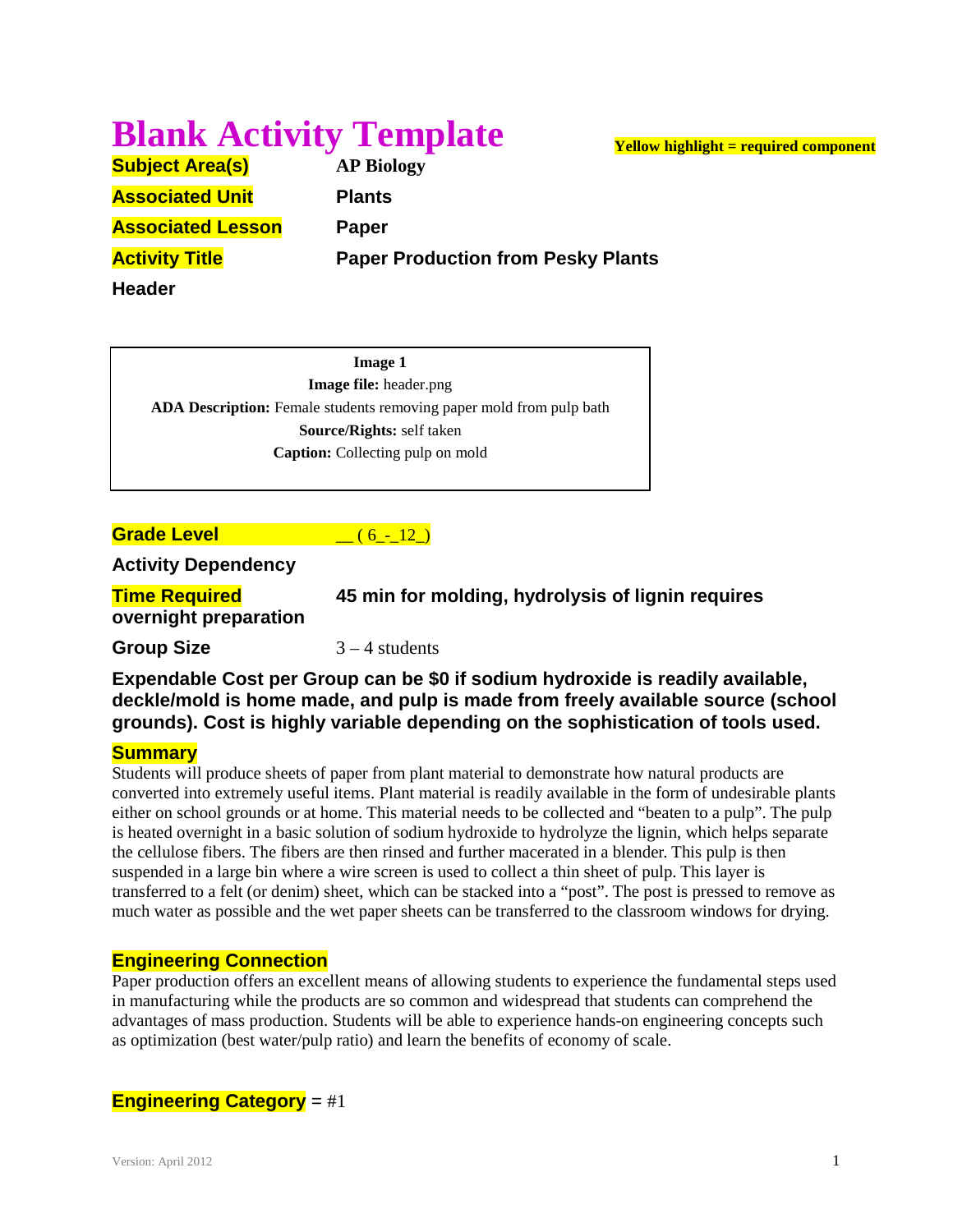Choose the category that best describes this activity's amount/depth of engineering content:

1. Engineering analysis or partial design

### **Keywords**

Plants, cellulose, paper, biology

#### **Educational Standards**

*Science: Texas, science, 2009, The Texas Essential Knowledge and Skills, Chapter 112*

1B demonstrate an understanding of the use and conservation of resources and the proper disposal or recycling of materials

3D evaluate the impact of scientific research on society and the environment

# **Pre-Requisite Knowledge**

#### **Learning Objectives**

After this activity, students should be able to:

- **Describe how cellulose is used structurally by plants and as the raw material for paper**
- **Understand the benefits of engineering and mass production for everyday products**
- **Describe the importance of paper in the dissemination of information.**

#### **Materials List**

Each group needs:

- 1 large bin to hold water/pulp mixture
- Enough pulp to make several sheets of paper (1 for each member is preferable)
- 1 Paper mold and deckle
- 1 Couching mold
- Enough felts/denim pieces for each piece of paper

#### **Introduction / Motivation**

Try to imagine your life without paper. Not just in school where all your books, worksheets, notes, and posters are made with paper, but also at home where you have tissues, mail, paper towels and paper plates. Would we even be as technologically advanced today if scientists and engineers didn't have scraps of paper around to do "back-of-the-envelope" calculations? Or tried to do their calculus homework on stone tablets? Probably not. Paper has given us the means to communicate ideas quickly, conveniently, and cheaply for hundreds of years. In the East Asian countries of China, Japan, Vietnam and Korea, everything from paper toys to paper clothes has been used for almost two thousand years.

Even though everything seems to be going digital these days, paper still has a strong place in our daily lives. One of the most interesting things about it is that the fundamental process of manufacturing paper hasn't changed since its invention in ancient China. Today, we can experience how simple it is to make a sheet of paper, and learn to appreciate how hard it is to make a good sheet of paper.

# **Vocabulary / Definitions**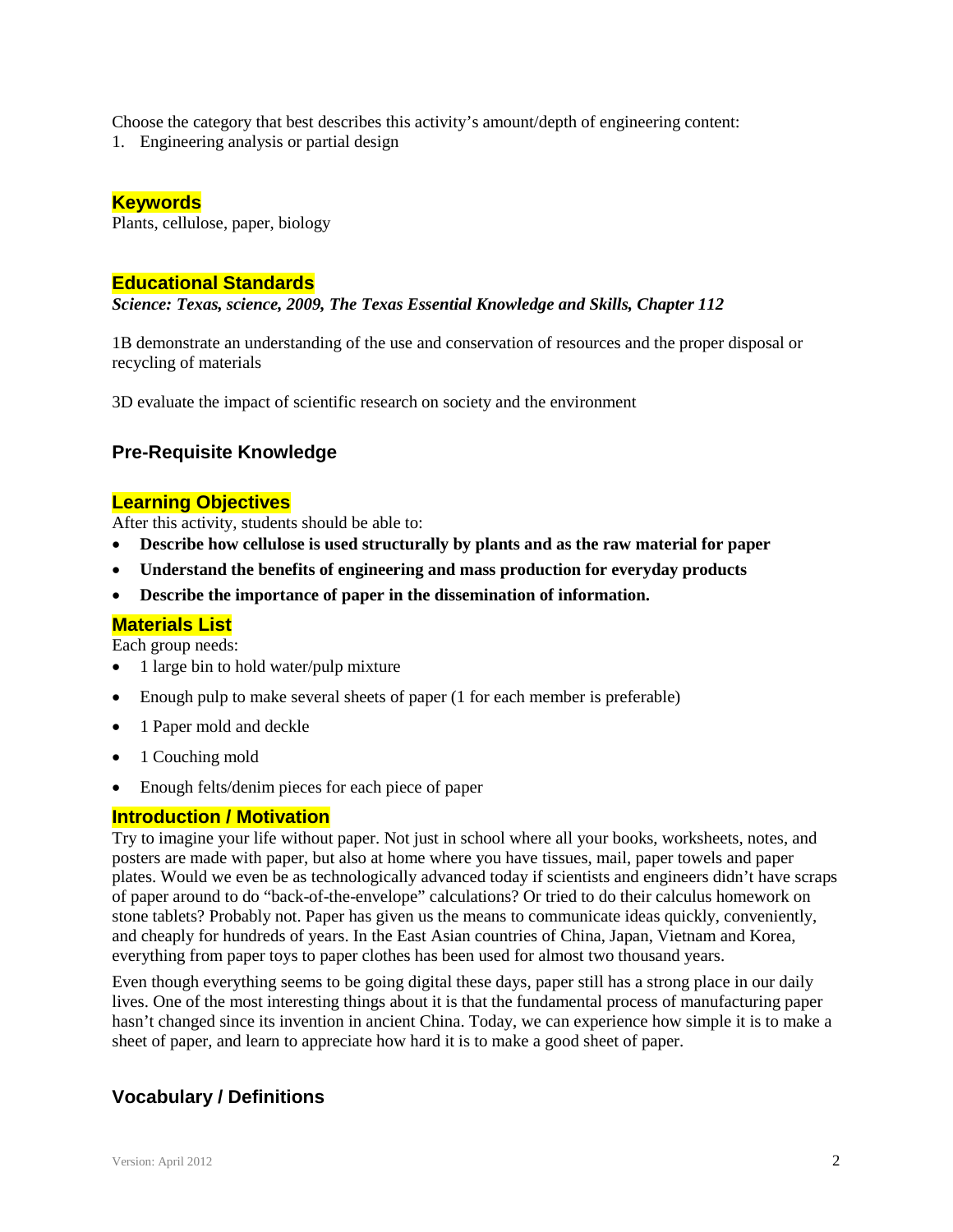| <b>Word</b>   | <b>Definition</b>                                                                                                                                                           |
|---------------|-----------------------------------------------------------------------------------------------------------------------------------------------------------------------------|
| Paper         | Thin writing surface produced by the pulp of processed plant matter, mostly consisting<br>of cellulose.                                                                     |
|               |                                                                                                                                                                             |
| Cellulose     | A structural polysaccharide of cell walls, consisting of glucose monomers joined by $\beta$ -1,<br>4-glycosidic linkages. (Biology, 3 <sup>rd</sup> edition, Neil Campbell) |
| Economy of    | The decreasing of cost per unit produced with increased production volume                                                                                                   |
| <b>Scales</b> |                                                                                                                                                                             |
| Couching      | The act of transferring a sheet of pulp from the mold to a temporary fabric for pressing.                                                                                   |

# **Procedure**

#### **Background**

This lesson is contained within the unit plant physiology, after the students have learned basic structures and functions of plants. It enables students to gain hands-on experience of manufacturing of a useful product that very closely relates to the engineered processes used in industry.

#### **Before the Activity**

- The pulp used in this lab can be obtained two ways: 1) by blending scrap paper in water or 2) directly from woody plants. The second method is preferred as the purpose is to demonstrate useful products from natural materials, however, if not enough pulp is initially prepared, then scrap paper can be used to make up for the difference.
- To prepare cellulose, first plants must be gathered. Any plants will work, but those with more cellulose will be more efficient. Collect the plants and macerate them with a wooden or rubber mallet to preemptively separate fibers.



The flat blade was useful in collecting the plant material that had accumulated on the maceration surface. The shears are used to cut the beaten material into  $\sim$ 1 inch sections. Deposit this material into a stainless steel stock pot.

- In order to facilitate further maceration, the lignin is removed. The lignin can be hydrolyzed using a basic solution of 22 g/L sodium hydroxide. This process is speeded up if left to simmer overnight. The solution will start out with a light color ("white liquor") and slowly turn black ("black liquor"). It may even start to smell fairly sweet. After cooking the solution, rinse the material with fresh water. Wearing rubber gloves, use an old shirt (for convenience and efficiency) over the brim of the pot and pour into the sink (since NaOH is used as drain cleaner). It is imperative to filter the water (shirt) before going into the drain for 2 reasons: 1) the small bits of pulp will quickly clog the drain and 2) the small bits of pulp are the best for making paper. Check the pH of your material occasionally to see when it is safe to handle without gloves.
- After the plant material is cooked and washed, it is time for the final maceration. Place a 50/50 mixture of plant material and water in a blender and use the pulse feature until you have a milkshake consistency. If you are using scrap paper, this is the step you start at. Tear strips of paper and combine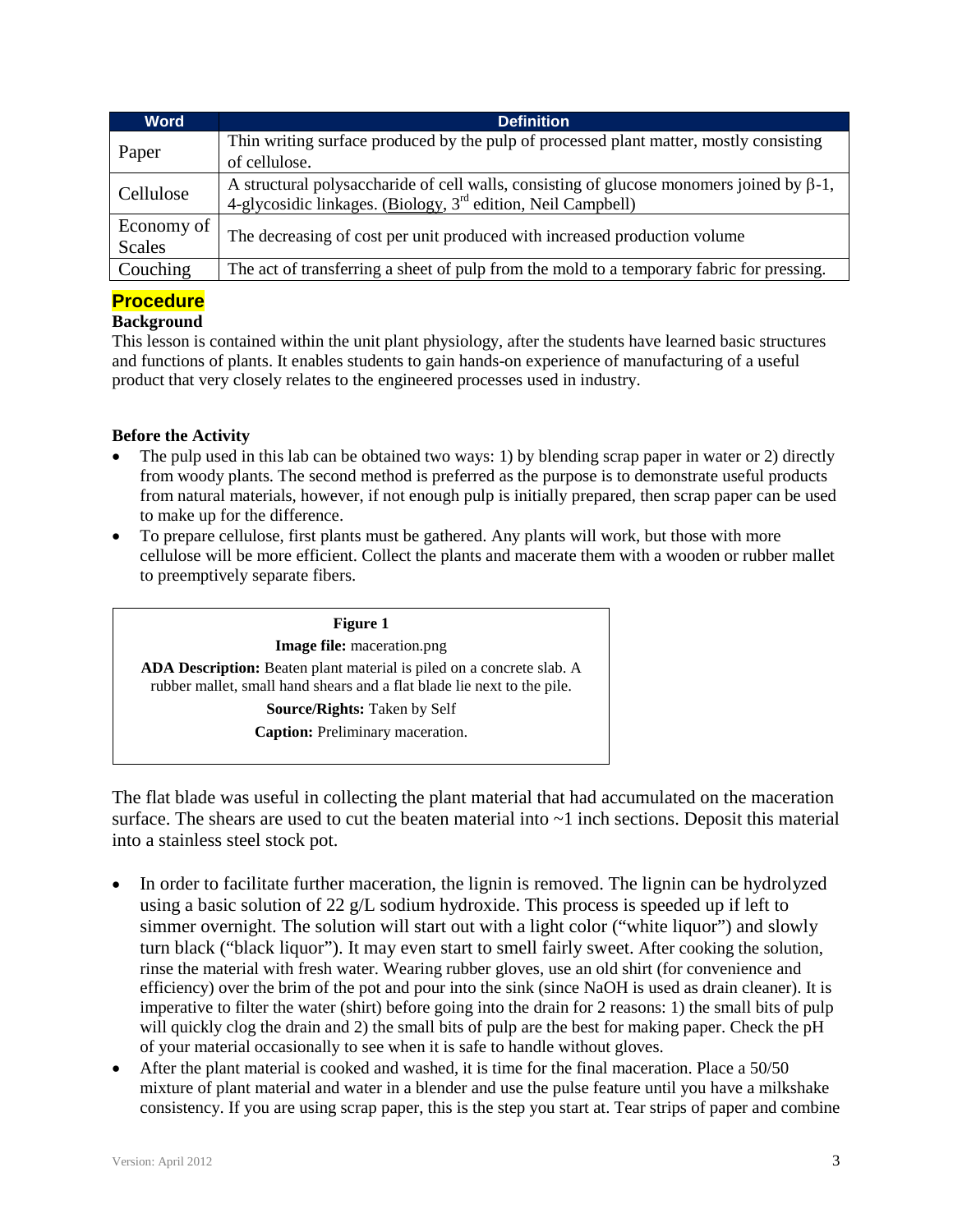it with water to blend. After you have produced the pulp, you can add colorings, fragrances, etc. if so desired.

- The pulp is now ready for the classroom, however it would be good to prepare the mold and deckle. The mold is merely a surface that water can pass through, so if time is an issue, then a piece of wire mesh/screen or loosely knitted fabric can be used. Thick, boxy picture frames with screen mesh stretched over one side work well and you can use one for the mold and one for the deckle. The deckle is essentially a mold without a screen that keeps the water from flowing over the sides.
- In order to sufficiently transfer the freshly made pulp sheets, couching (coo-CHING) is required. Felts work best but denim can also be used. Make a couching mold by folding one felt into quarters, then on top of that place a felt folded into thirds, then in half then a full felt sheet. This way, the paper mold can be rocked over the couching mold and the paper will stick to the felt.



#### **With the Students**

1. Although there are no hazards for the students, we asked them to wear aprons and goggles for reinforcing good laboratory practices. Students will divide into groups and begin forming sheets from the pulp by submerging the mold and deckle into the pulp mixture and slowly bringing it up out of the bin. Pulp from undesirable sheets can be put back in the bin, as they are not degraded in any way. Also, students should mix the pulp by hand before each dip since the pulp settles to the bottom.

**Figure 3 Image file:** molding.png **ADA Description:** A student is lifting the deckle and mold out of the pulp mixture to form a sheet of paper. A completed sheet lies on a strip of denim off to the side. **Source/Rights:** Taken by Self **Caption:** Students forming sheets of paper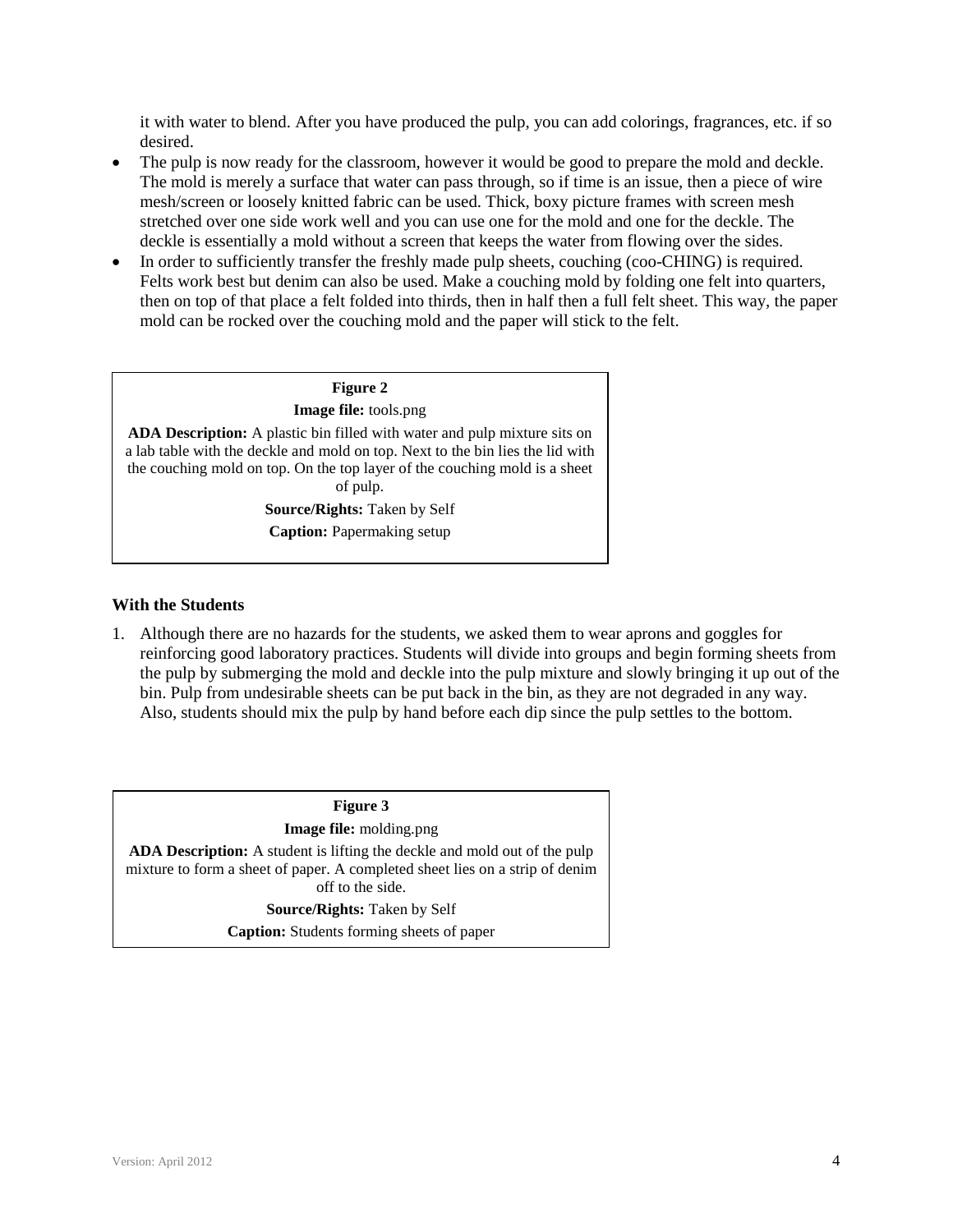## **Figure 4 Image file:** couching.png **ADA Description:** A student prepares to transfer the sheet of molded pulp to a moistened piece of denim on the couching mold. **Source/Rights:** Taken by Self **Caption:** Couching

Couching requires slightly more patience and practice than forming an even layer of pulp. Make sure the felts/denim are moistened. On denim, I've found it useful to lay the entire paper mold on top of the couching mold and rub the screen with my fingers as I slowly lift the paper mold up starting at one end of the mold. Again, pulp from mistakes can be put back in the bin and reused. Felts/denim with acceptable sheets of paper will be stacked into a "post" and need to be pressed to get as much water out as possible. We simply used the floor, a board on top of the post, and asked students to stand on top while others kept the mess at bay with towels. Sheets are damaged due to the uneven pressing, but are still usable. More sophisticated presses can be built (possibly as an engineering assignment for each group).

3. The paper sheets can be left on the felts to dry or transferred to a window. We transferred ours to a classroom window and they dried in  $\sim$  1-6 days. The advantage of the window is you have at least one very flat face. The disadvantage is that if you do not get most of the water out and if the layer is thin, it is very difficult to transfer the paper without damaging it.

**Figure 5 Image file:** paper.png **ADA Description:** Sheets of freshly pressed paper are stuck to the classroom window to dry. **Source/Rights:** Taken by Self **Caption:** Paper sheets drying on the window.

**Attachments** Paper Lesson

**Safety Issues**

**Troubleshooting Tips**

### **Investigating Questions**

#### **Assessment**

**Pre-Activity Assessment** *Descriptive Title:* \_\_\_?

**Activity Embedded Assessment** *Descriptive Title:* \_\_\_?

**Post-Activity Assessment** *Descriptive Title:* Papermaking Quiz